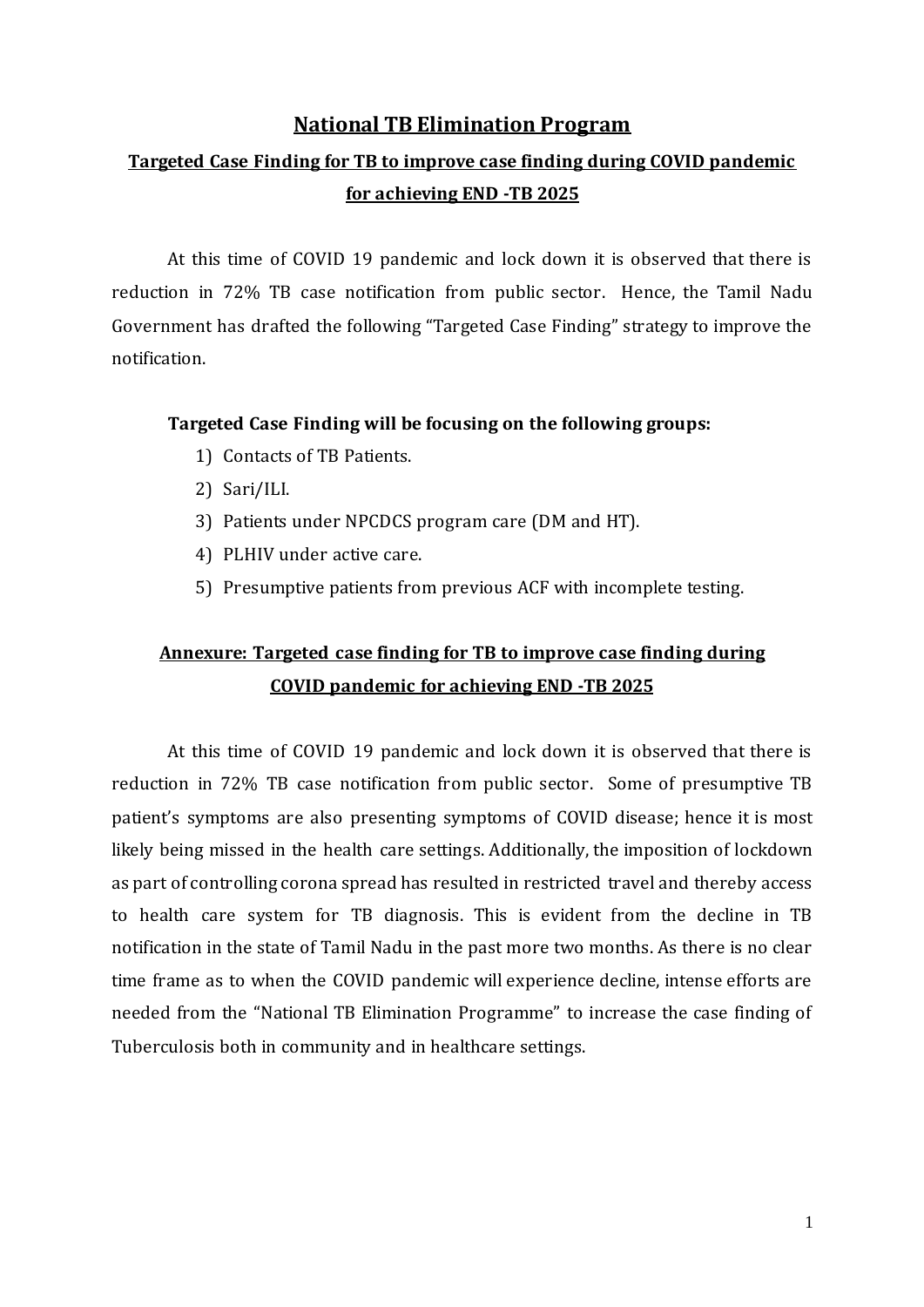## **Targeted Case Finding focuses on the following Groups**

- 1. Contacts of TB Patients.
- 2. Sari / ILI.
- 3. Patients under NPCDCS program care (DM and HT).
- 4. PLHIV under active care.
- 5. Presumptive patients from previous ACF with incomplete testing.

**Protocol for presumptive TB examination in Health care setting (Algorithm for TB diagnosis in SARI/ILI patients):**



- All SARI/ILI patients should undergo TB evaluation with upfront CBNAAT and Chest X ray after being tested for COVID.
- Based on results of CBNAAT/X-ray clinicians to diagnose and then to decide on treatment course.
- DTO to coordinate with facility nodal officer and ensure implementation of above targeted screening for TB at facility level.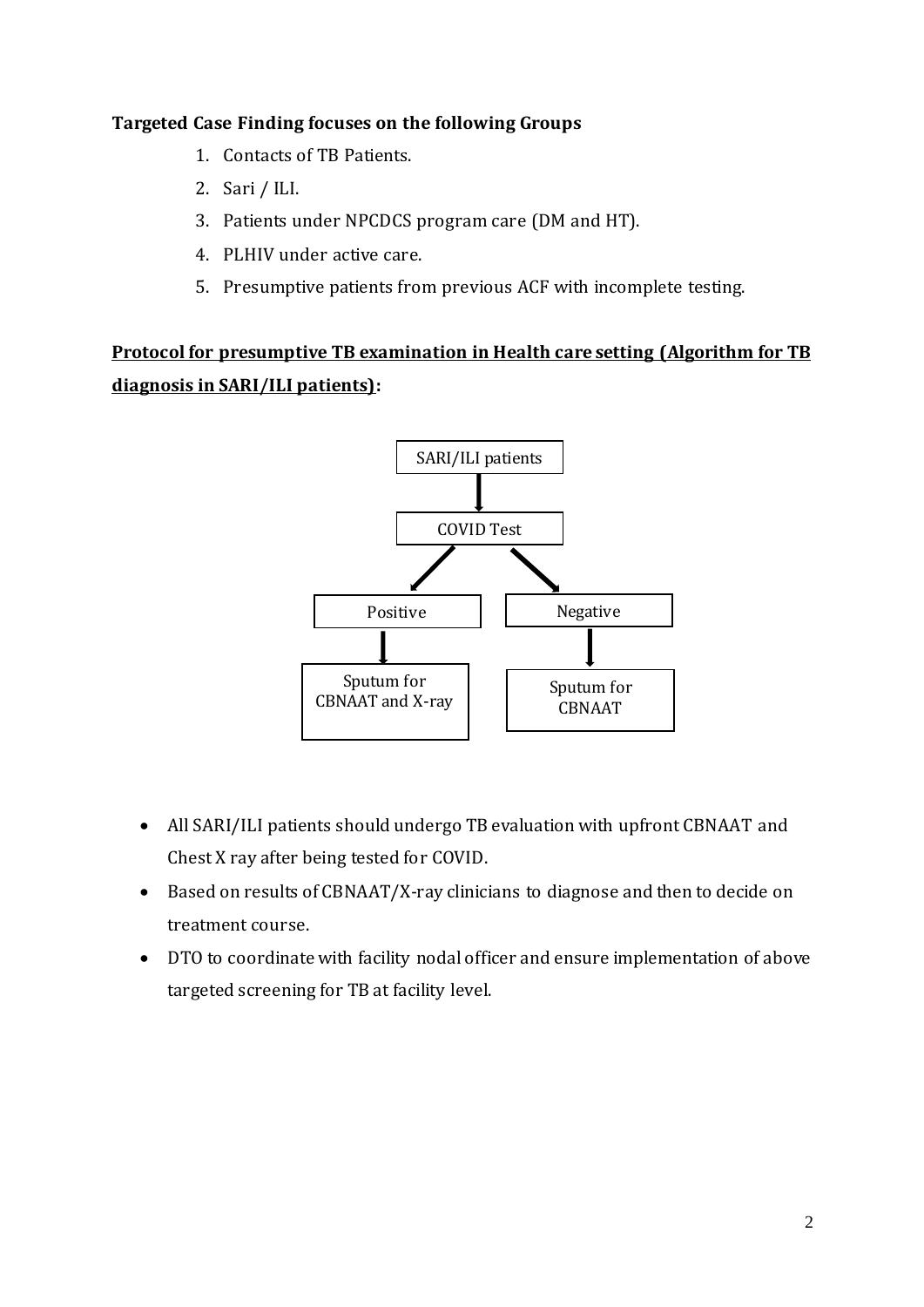#### **HOSPITAL REPORTING FORMAT**

#### **Table 1: line list for TB evaluation among SARI/ILI patients:**

| S.No | Name and<br>phone<br>number | SARI/ILI<br>symptoms<br>with<br>duration | <b>COVID test</b><br>results | Sputum<br><b>NAAT</b><br>Sample<br>sent date<br>and result | Chest X-<br>ray result | TB<br>MC/CD/NO<br>TB | <b>Initiated</b><br>on ATT<br>Y/N |
|------|-----------------------------|------------------------------------------|------------------------------|------------------------------------------------------------|------------------------|----------------------|-----------------------------------|
|      |                             |                                          |                              |                                                            |                        |                      |                                   |
|      |                             |                                          |                              |                                                            |                        |                      |                                   |
|      |                             |                                          |                              |                                                            |                        |                      |                                   |

### **Protocol for contact screening of TB patient at community level:**

#### **Data sources for prioritizing the targeted screening activity in the community:**

- **For within-district prioritization of areas:** District to analyze TB unit wise notification data based on current facility in last 2 years and categorize TB unit as high-load and low-load.
- **For prioritization of population inside the areas:**
	- o Contacts of TB patient.
	- o District may also use line list of previous ACF presumptive TB line list who are pending for completion of diagnosis using mobile diagnostic unit which will be provided by state for targeted case detection.
	- o NCD line list to be utilized. Line-listing of all NCD patients within TB unit to be consolidated and targeted intensified case finding activity to be followed. Also intensified case finding activity among PLHIV patients to be undertaken.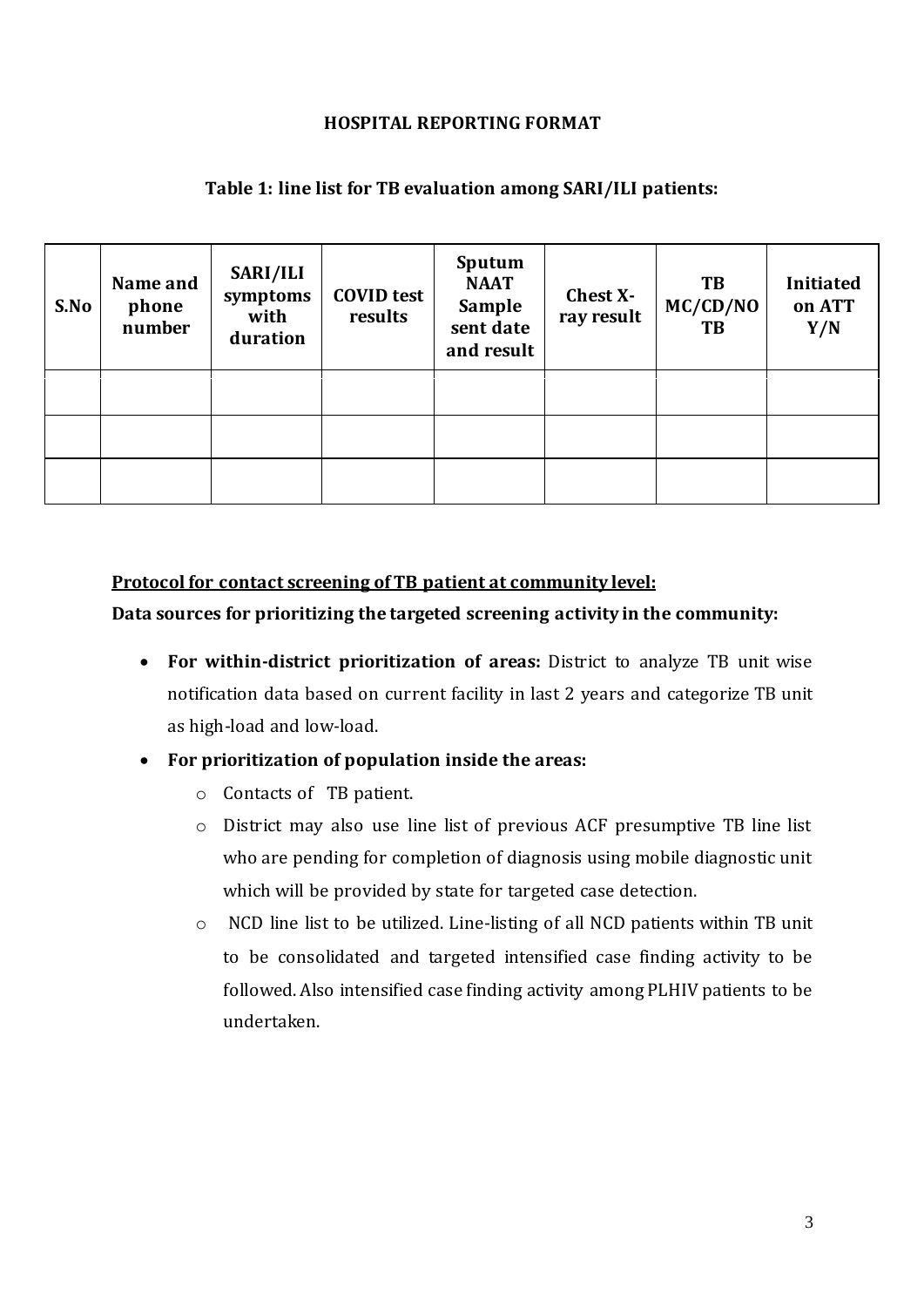#### **Tests for targeted case finding:**

- Districts to utilize Mobile vans for taking chest X-Rays and avoid crowding, also ensure social distancing.
- Anyone reporting symptoms from the case definition given below, will be given two labelled falcon tubes and requested to submit early morning sputum samples the next day in the nearby DMC for testing. One sample to be tested for COVID and the other sample to be tested for TB using NAAT testing.

## **Protocol for sample testing during COVID pandemic:**

- 1. All DMCs, Rapid Molecular testing laboratories, Culture and DST laboratory as well as Reference laboratories under NTEP are to ensure un-interrupted services.
- 2. To identify alternate health facilities for repurposed health facilities where TB services have been disrupted
- 3. Patients travel and visit to health care institutions to be minimized. Two spot sample, one-hour apart can be collected in current context.
- 4. Samples to be transferred to nearby CBNAAT centre without BSL-2 for COVID non-suspects and CBNAAT centre with BSL-2 facility for COVID suspects testing and diagnosis.
- 5. Universal standard precautions including hand washing must be strictly followed by patients and HCW while collecting, receiving and testing samples in laboratories.
- 6. Laboratory technicians performing the tests must wear PPE- N95 masks, gloves, disposable aprons.
- 7. DTOs to ensure transport of all samples from field/PHIs to laboratories for TB testing. Local solution to be sought for transporting specimens (permission to agency for essential services, designated auto-rickshaws/India post, special vehicle, club with other sample transportation system/drug delivery system).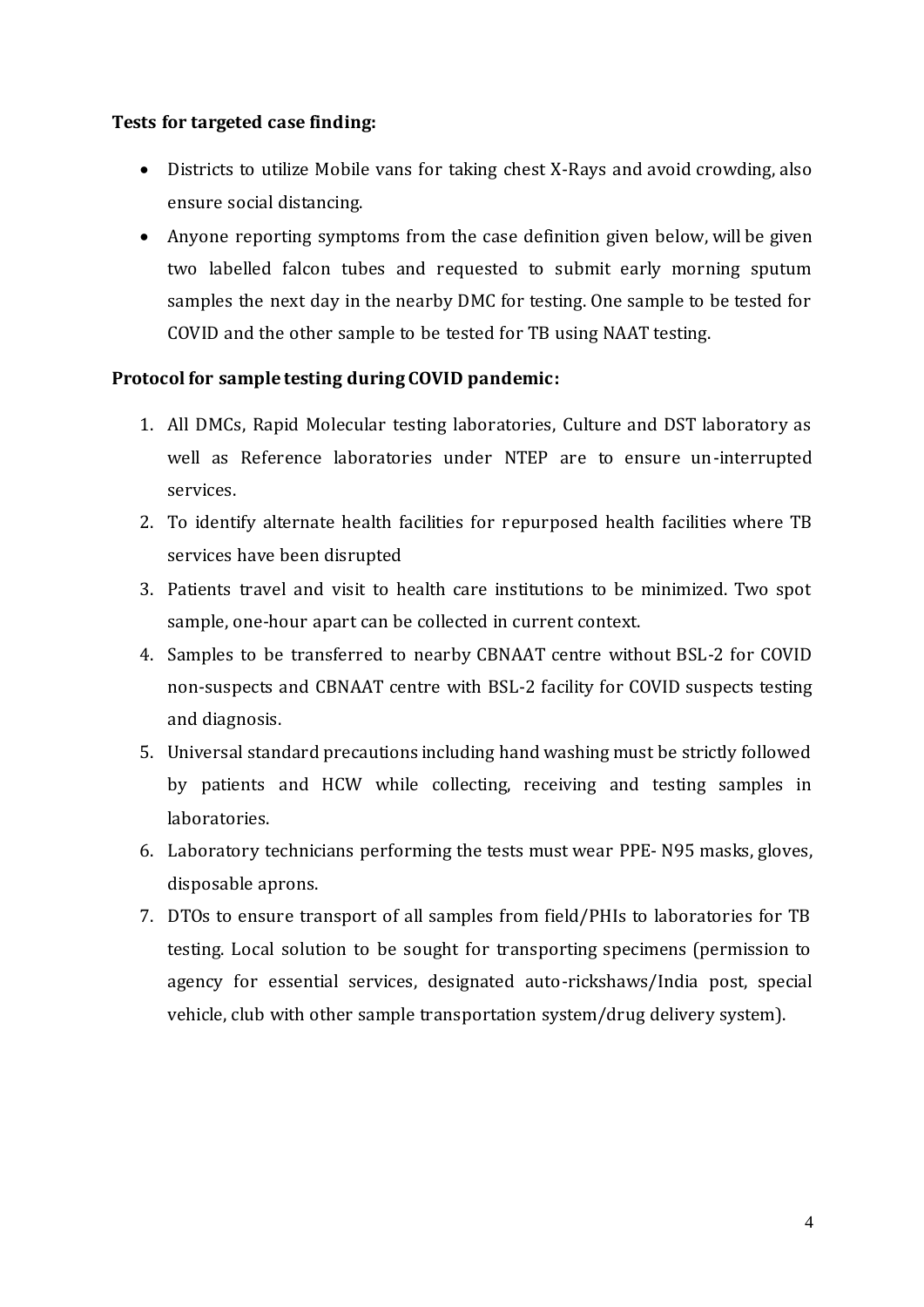### **Recommended Bio-safety level practices at DMCs:**

The following precautions to be taken while collecting specimens from presumptive/COVID-19 positive patients for TB diagnosis:

- i. Sputum to be collected in sterile universal specimen container. Patients advised to provide a good quality (mucopurulent) specimen.
- ii. Open the cups for testing after 10 minutes, giving sufficient time for the aerosols to settle.
- iii. Lab technicians performing Microscopy/CBNAAT/LPA/C&DST must wear N95 masks (Reuse and extended use of masks in such areas is not recommended)
- iv. After specimen collection the HCW must ensure surface sterilization of specimen container by wiping with absorbent cotton/tissue/paper towel soaked in freshly prepared 1% Hypochlorite solution.
- v. The container to be labelled and transported in triple layer packaging.
- vi. Instructions to be given to the transporting agency/person on safe handling of specimens and nodal person to contact in case of any spill/damage/emergency during transport.
- vii. All materials used, to be discarded in a bin a containing freshly prepared 1% Hypochlorite solution and disposed as per BMW guidelines.
- viii. Place all wastes in a leak-proof container or autoclavable plastic bag that contains disinfectant which should be sealed and autoclaved.
- ix. The autoclave should be monitored with an autoclave tape at least monthly to ensure that sterility is achieved.
- x. To follow hand hygiene and social distancing at all procedures strictly.